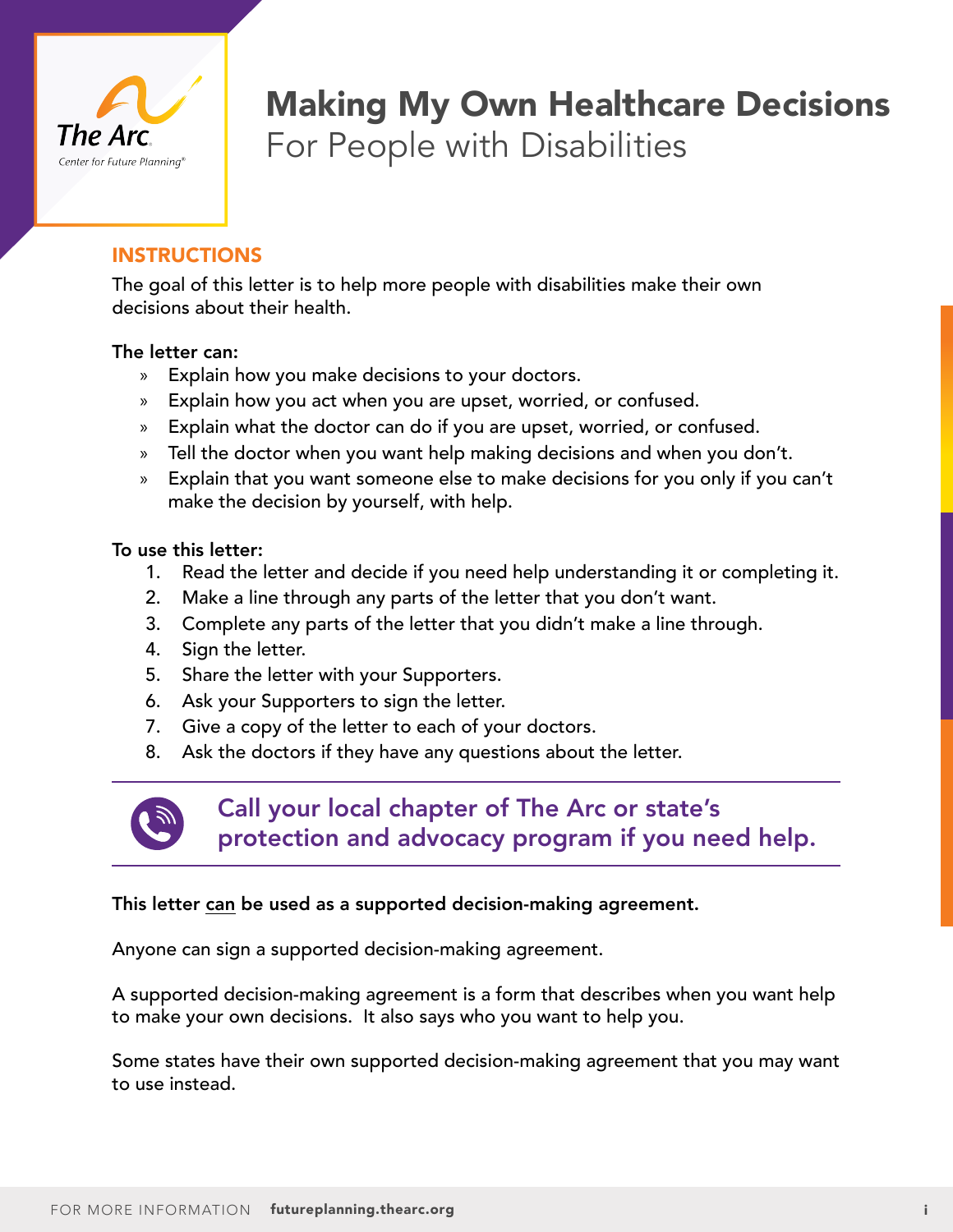#### This letter cannot be used as a healthcare power of attorney.

A power of attorney is a document that lets someone else make decisions for you when you cannot make them for yourself.

You get to decide who that person should be. You can pick someone you trust.

You can also change your mind. You can pick someone else, or you can decide not to have a power of attorney at all.

Each state has its own power of attorney form. You must use your state's form.

Some states have different words for a healthcare power of attorney, but they mean the same thing. Your state's healthcare power of attorney might be called:

- » Medical power of attorney
- » Healthcare proxy
- » Healthcare representative
- » Healthcare surrogate
- » Healthcare advanced directive
- » Advocate for healthcare decisions

A power of attorney is different from guardianship because you choose to sign a power of attorney and you choose the person who might make your decisions.

In a guardianship, a court decides that you cannot make your own decisions. The court will pick your guardian.

Powers of attorney and guardianship can be hard to understand.



Call your local chapter of The Arc or state's protection and advocacy program for questions about powers of attorney or guardianship.

You can still use this letter, even if you have a power of attorney. You can attach this letter to your state's power of attorney form.

It may help your doctors decide when you can make your own decision and when someone else should make the decision.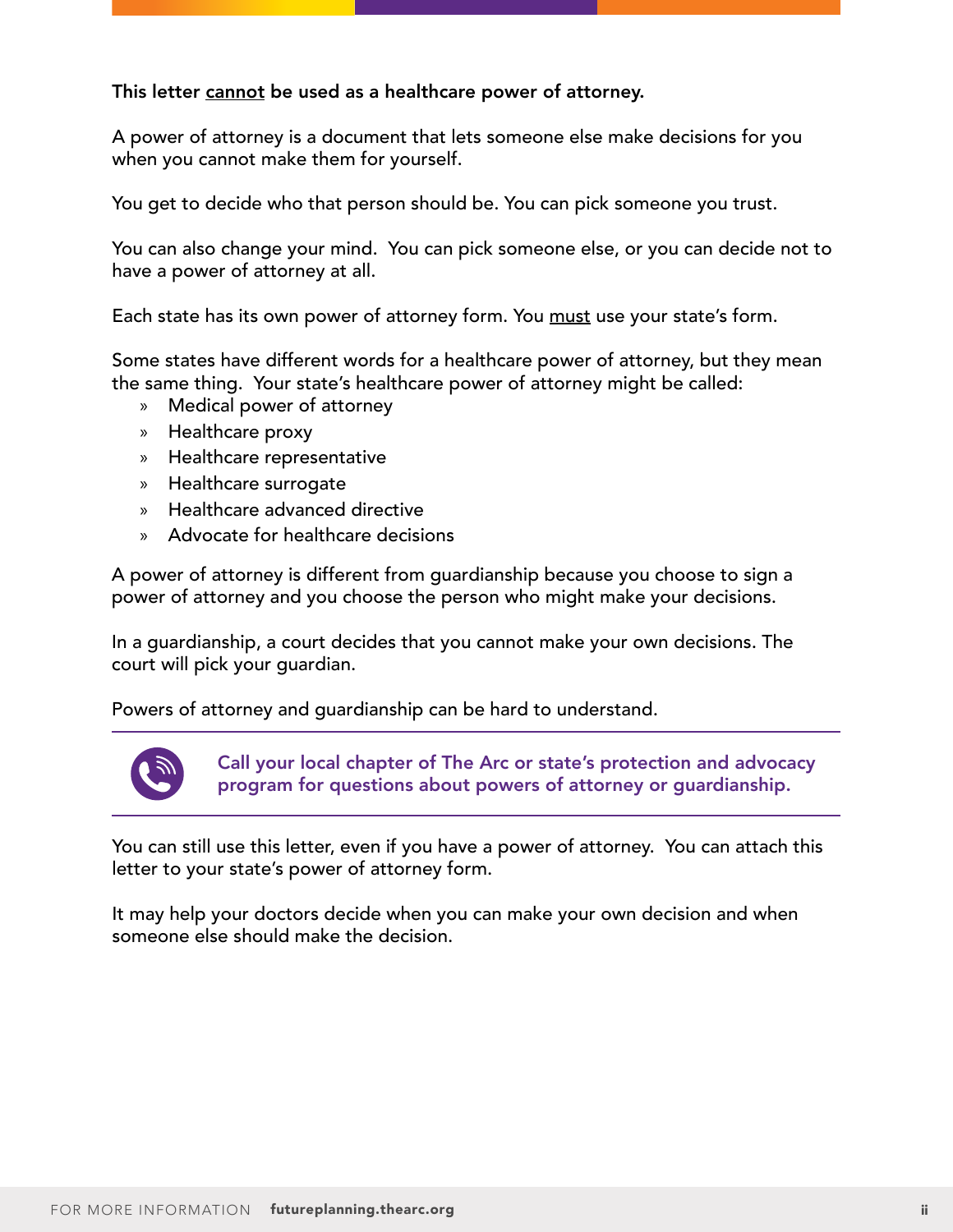

# Making My Own Healthcare Decisions A Letter for My Doctors

Today's Date:

Dear doctors and other healthcare providers:

This letter explains how to help me make my own decisions about my health.

It also explains who I want to help me when I'm making decisions. Those people are called my Supporters.

Sometimes I need help making decisions, but that doesn't mean I can't make my own decisions.

- 1. Sometimes my Supporter will come to my appointment with me. Please talk to me, not to my Supporter.
- 2. Sometimes my Provider will bring me to my appointment. My Provider is someone from an agency that provides me services for my disability. Please talk to me, not my Provider. They don't make decisions for me.
- 3. Explain things in a way that I can understand.
- 4. Ask me if I have any questions.
- 5. Check to make sure that I understand what you are saying.
- 6. Give me important information in writing. Make sure it is written in a way that I can understand.
- 7. Ask me if I would like to talk with my Supporter.
- 8. Give me time to think about what you are saying.
- 9. Give me time to talk to my Supporter, if I want to.
- 10. My Supporter may ask questions to help me understand my decision.
- 11. My Supporter may help me tell you what my decision is.
- 12. Please respect my decision.

When I am upset, worried, or confused, it may take me longer to make decisions.

Describe here how the doctor will know that you are upset, worried, or confused.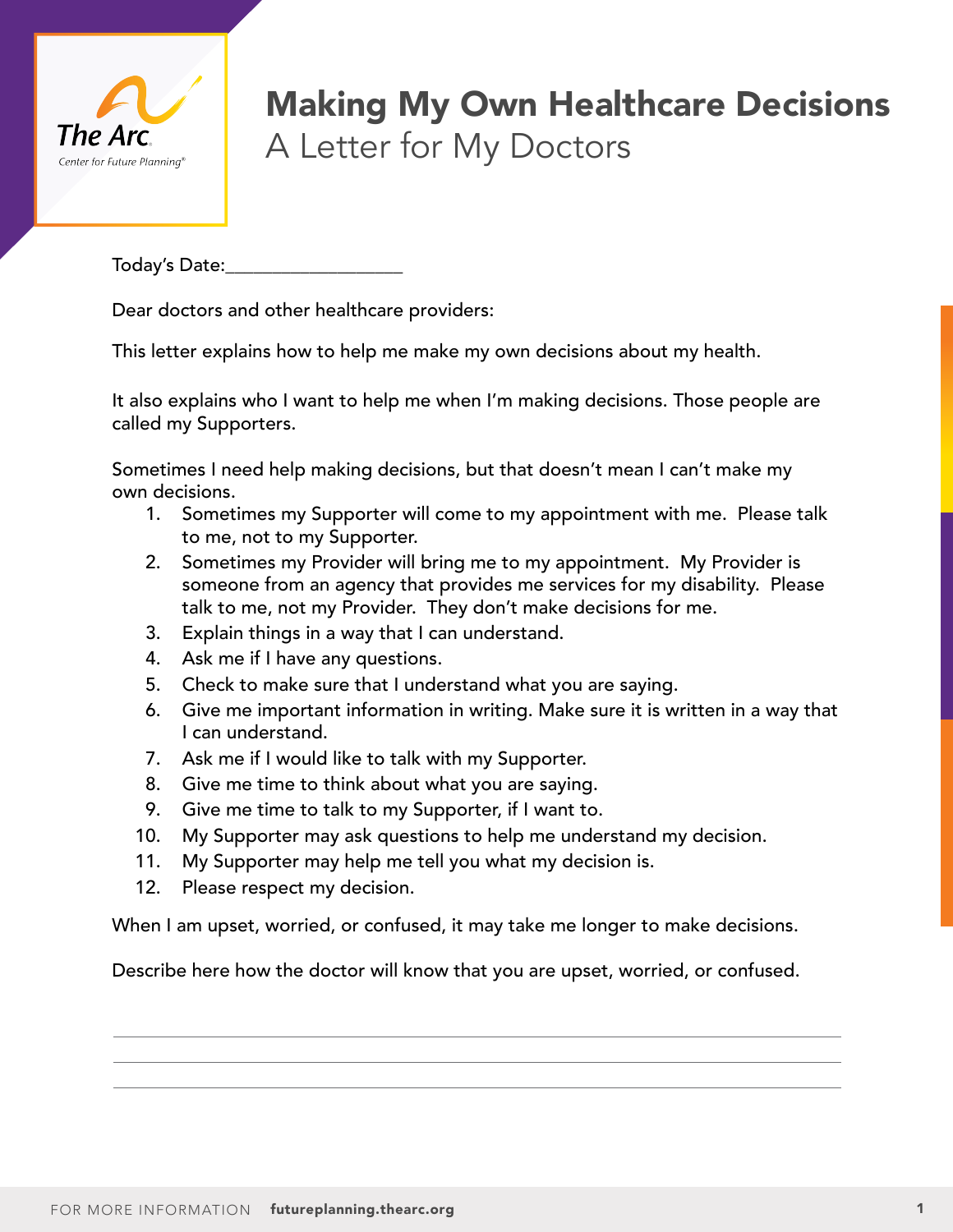If I seem upset, worried, or confused, you can:

- » Talk to me calmly until I'm ready to make a decision.
- » Ask if I want to talk to my Supporter.
- » Ask if I want to have my appointment on a different day.
- » Other [describe here]:

#### I WANT THE FOLLOWING PEOPLE TO BE MY SUPPORTERS.

I will add pages if I have more than two Supporters.

I will make a line through any sections that I do not want.

| Supporter 1<br>Name:<br>Address:                                                                                                      |                      |
|---------------------------------------------------------------------------------------------------------------------------------------|----------------------|
| Phone number:                                                                                                                         |                      |
| Email address:                                                                                                                        |                      |
| This Supporter can help me make doctor appointments.                                                                                  | $\Box$ Yes $\Box$ No |
| This Supporter can talk to doctors even if I am not there. $\Box$ Yes $\Box$ No<br>If yes, please provide me the form I need to sign. |                      |
| This Supporter can see my medical records.<br>If yes, please provide me the form I need to sign.                                      | ∃Yes □No             |
| This Supporter can help me with insurance questions.                                                                                  | l IYes I INo         |
| This Supporter CANNOT do these things.                                                                                                |                      |
|                                                                                                                                       |                      |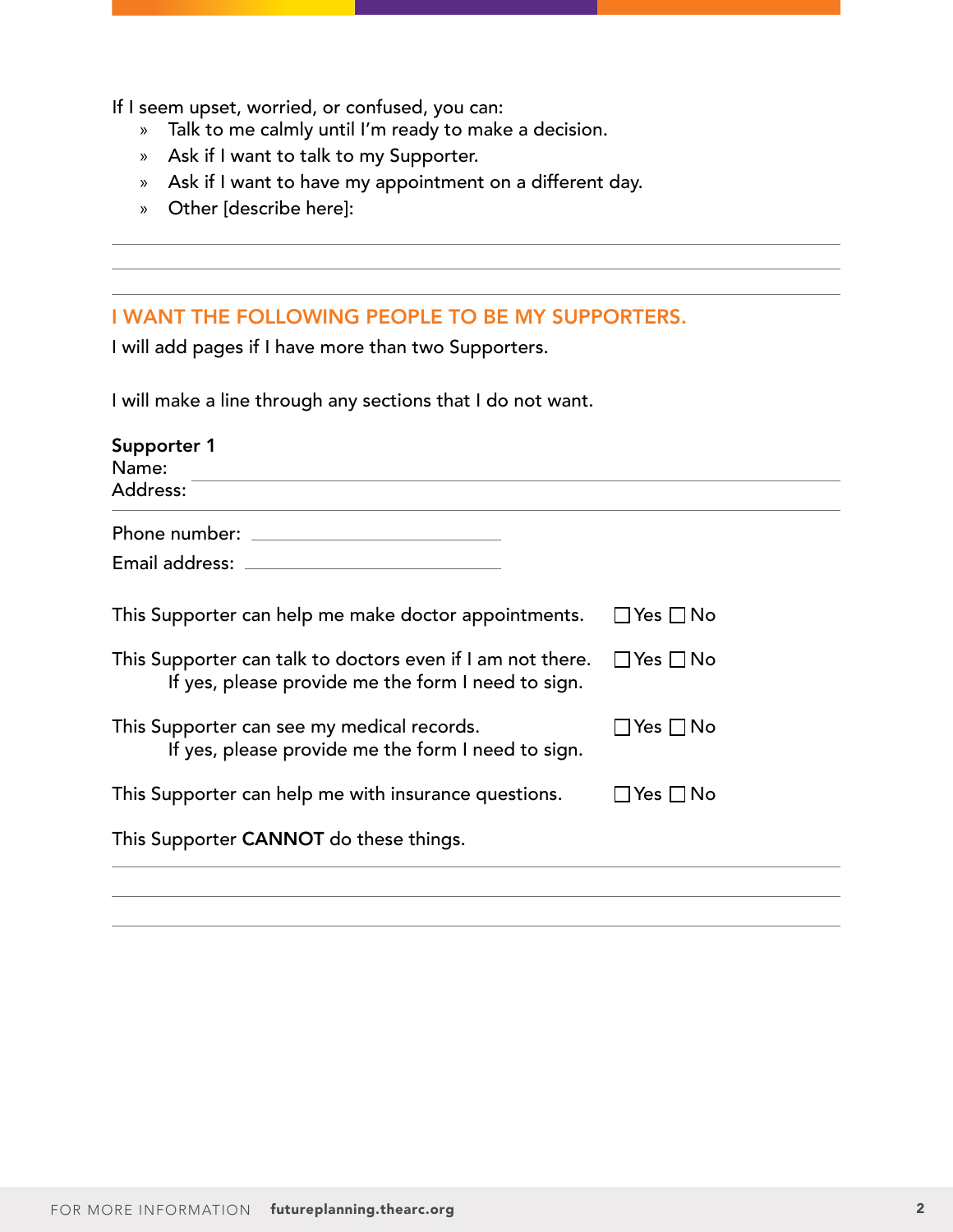| Supporter 2                                                                                                      |                      |
|------------------------------------------------------------------------------------------------------------------|----------------------|
|                                                                                                                  |                      |
|                                                                                                                  |                      |
|                                                                                                                  |                      |
| This Supporter can help me make doctor appointments.                                                             | $\Box$ Yes $\Box$ No |
| This Supporter can talk to doctors even if I am not there.<br>If yes, please provide me the form I need to sign. | $\Box$ Yes $\Box$ No |
| This Supporter can see my medical records.<br>If yes, please provide me the form I need to sign.                 | $\Box$ Yes $\Box$ No |
| This Supporter can help me with insurance questions.                                                             | $\Box$ Yes $\Box$ No |
| This Supporter CANNOT do these things.                                                                           |                      |
|                                                                                                                  |                      |
|                                                                                                                  |                      |
|                                                                                                                  |                      |

#### I have a healthcare power of attorney:

 $\Box$  Yes (please ask me for a copy)

 $\Box$  No

I only want someone else to make healthcare decisions for me if I cannot make them for myself, even with help.

Someone else can make healthcare decisions for me only for as long as I cannot make them for myself.

Doctors must follow the law in my state to decide when I cannot make my own decisions.

Doctors who understand me and my disability should help decide when I cannot make my own decisions, even with help.